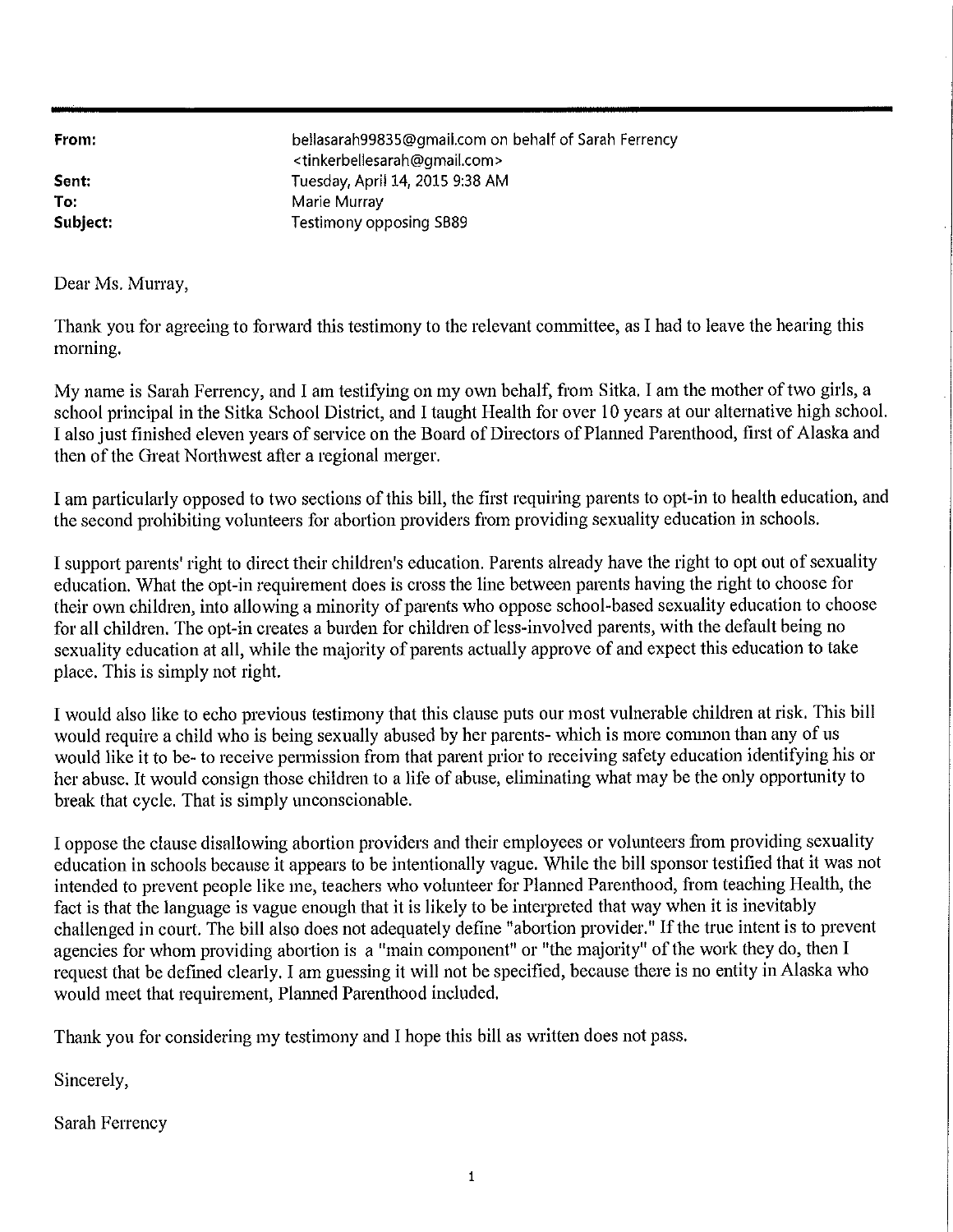From: Alta Collins <readertoday2@yahoo.com> Sent: Monday, April 13, 2015 9:13 PM To: GOV.AllLegislators@alaska.gov<br>
Stop SB 89 Stop SB 89

Please do not support SB 89. Parents ALREADY have the right to withdraw their students from standardized testing, and to opt out of instruction covering human reproduction.

Passing a broad law to repeat something over which parents already have full options is a waste of time and money. Further, Alaska leads the nation in sexually-transmitted infections, particularly among teens and young adults. Making it more difficult to provide needed information will make the problem worse.

Please do NOT support SB 89.]

Alta Collins National Board Certified Teacher-Librarian Anchorage School District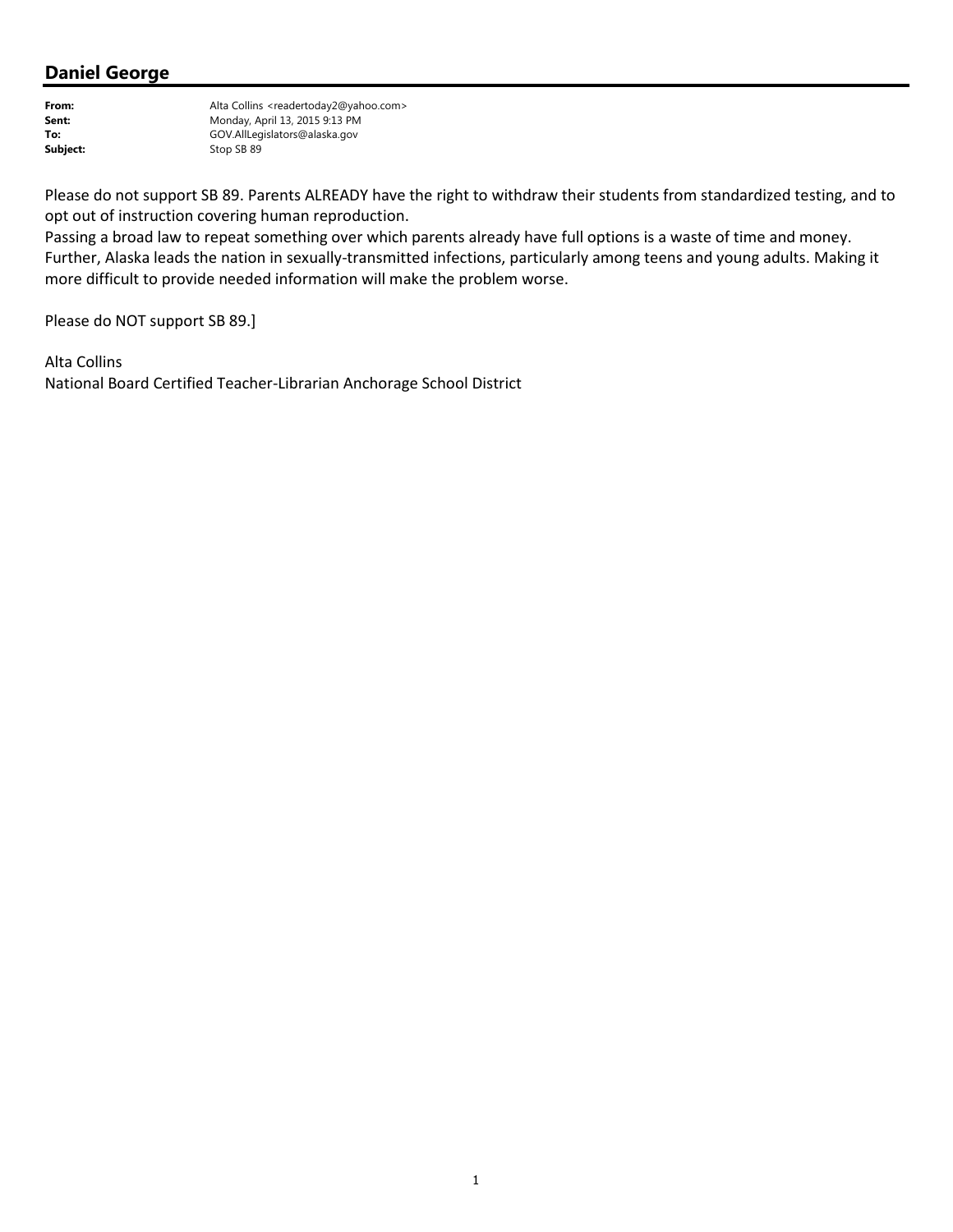From: Ann Robertson <ann.evans.robertson@gmail.com> **Sent:** Tuesday, April 14, 2015 7:04 AM To: Sen. Bill Stoltze; Sen. Lesil McGuire; Sen. John Coghill; Sen. Bill Wielechowski Subject: Subject: SB 89 Testimony

To the members of the Senate State Affairs committee,

My name is Ann Robertson and I am writing to you today to express my strong opposition to SB 89, which I feel would have adverse consequences on the health of young Alaskans.

I believe a parent has every right to engage with educators and maintain a presence in their child's educational program, but after reading the text of SB 89 it is clear to me that this bill will negatively impact the health of young Alaskans far more than it will benefit their parents.

Alaska suffers from two worrisome sexual health problems: skyrocketing STI rates and rampant sexual assault. The rate of chlamydia infection in Alaska is nearly double the national average; among 15-19 year olds, this rate increases to three times the national average. In 2014, more than two thousand young victims reported child sexual assault to the Office of Children's Services. Additionally, the Office of Adolescent Health reports that Alaskan teens experience intimate partner violence and sexual assault in their relationships at a rate higher than the national average.

The best way to combat these troubling statistics is through comprehensive, accurate reproductive education that provides young Alaskans with the tools they need to maintain healthy relationships and recognize sexual violence when it occurs. Targeting providers of comprehensive sexual education like Planned Parenthood under the guise of parental rights will allow problems like STI rates and sexual violence to persist. Comprehensive sexual education has proven to be effective in delaying sexual activity, reducing STI rates, and preventing unintended pregnancies. We should be making every effort to empower young Alaskans to make healthy decisions, not impeding their ability to do so by enacting legislation like SB 89. When sex education becomes politicized, it is students who suffer the most.

Please join me in opposing SB 89, and withdrawing it from consideration.

Alaska's young people are counting on you.

Sincerely,

Ann Robertson

Juneau, Alaska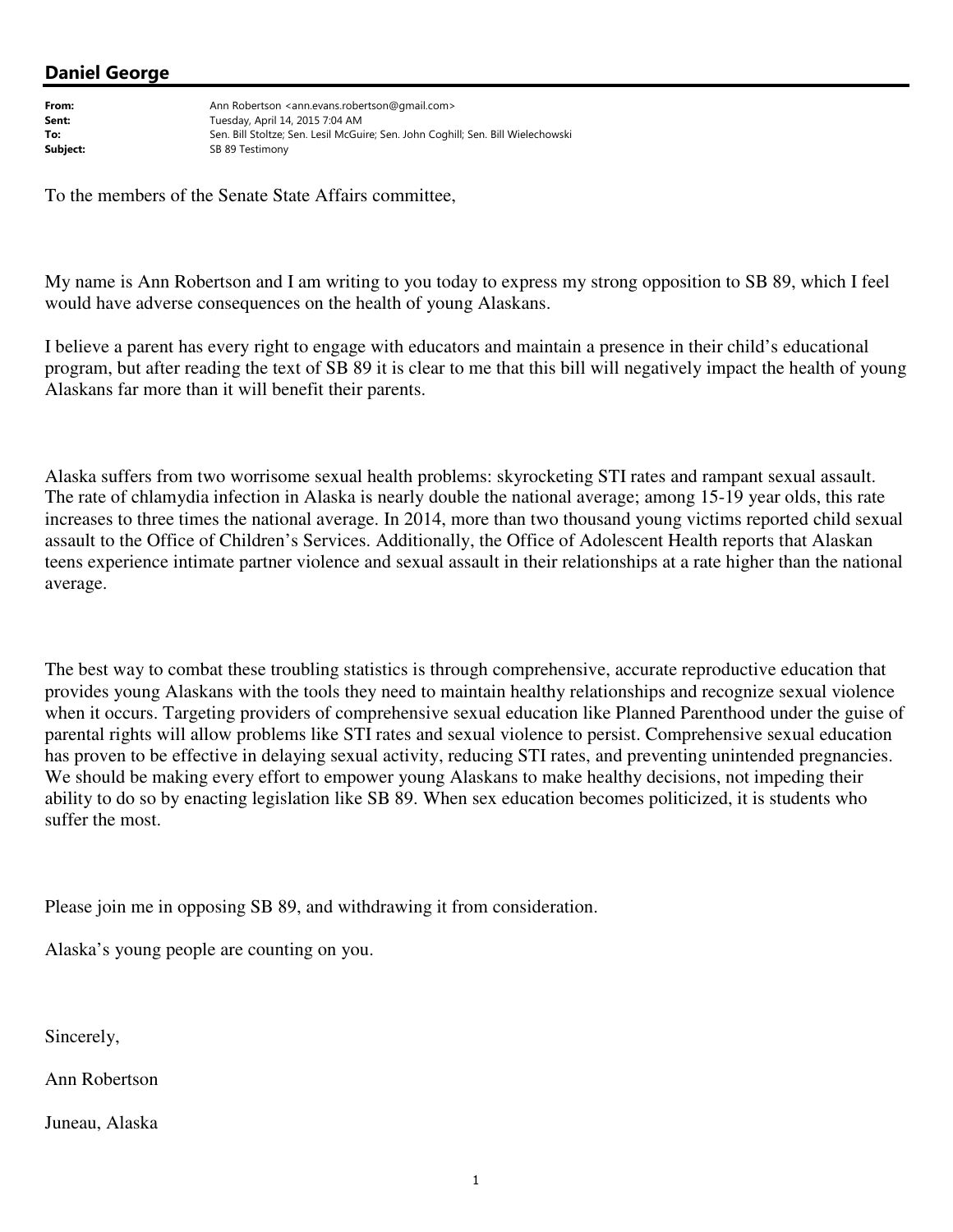From: Dawnell smith <wickedspeedia@gmail.com> **Sent:** Tuesday, April 14, 2015 1:42 PM To: Sen. Bill Stoltze<br>
Subject: Public Commen Public Comment: SB89

Dear Senator Bill Stoltze,

I am writing to oppose SB89. I am representing myself. Please share my comments with your colleagues.

I am a parent of teenage boys. I want them to gain the knowledge, skills and internal resources necessary for understanding reproductive and sexual health and to grow into responsible men with healthy relationships. To me this means honoring consent -- theirs and others -- and knowing how to protect themselves and others from sexual violation, sexually transmitted diseases and unwanted pregnancies.

I do not need to reiterate the impact of rape, STDs, FASD and sexual abuse in our state.

Excluding a particular group of well trained experts from presenting an effective sexual health training program in our schools diminishes the knowledge base available to my kids. It further puts into question the way in which the state dictates which community groups can or cannot do participate in our schools.

Keeping effective community resources in our schools improves our education system at low or no cost.

Please vote no on SB89.

Dawnell Smith Anchorage

Sent by a device smarter than my own good.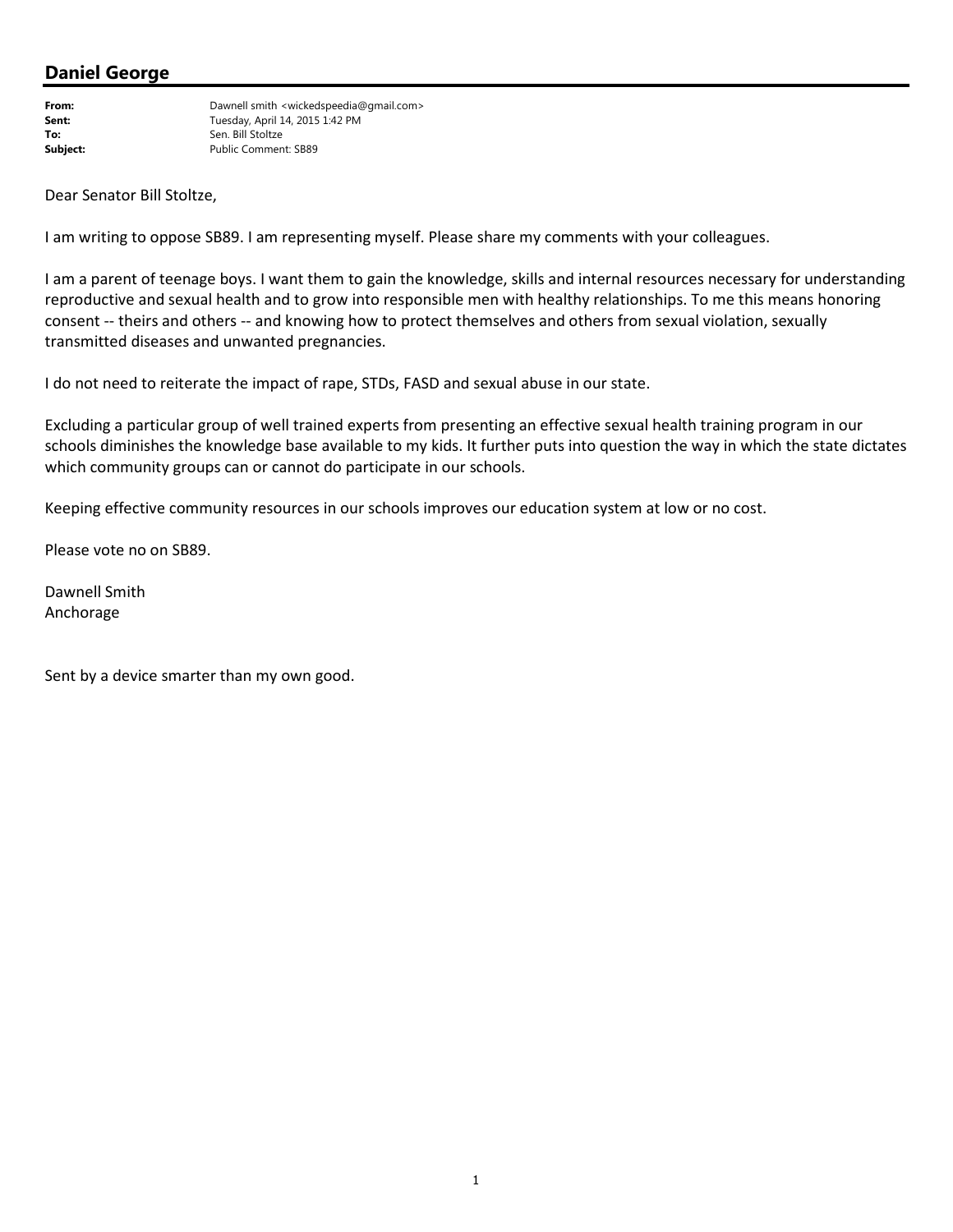Subject:

From: E CFigus <ecfigus@alaska.edu> **Sent:** Tuesday, April 14, 2015 8:42 AM To: Sen. Bill Stoltze; Sen. Lesil McGuire; Sen. John Coghill; Sen. Bill Wielechowski<br>Subject: Sang Sang Sang Sang Sang Sen. Lesil McGuire; Sen. John Coghill; Sen. Bill Wielechowski

Dear Senators,

My name is Elizabeth. I am graduate student and a Juneau resident. Although I only moved to Alaska 3 years ago, I plan to make this my permanent home. I do not have children yet but I am approaching an age when I may start my own family, and for that reason I am concerned about SB 89.

SB 89 would 1) take away local control from schools by dictating who can and can not present or provide materials to a school, 2) negatively affect the efficacy of sexual health, sexual assault awareness, and healthy relationship education through a mandated parental opt-in policy, rather than the opt-out policies that already exist in schools providing sexual health education, 3) ban Planned Parenthood from providing comprehensive, medically-accurate sexual health education in schools. Planned Parenthood is a trusted, qualified sexual health educator (that has been providing education to communities in AK for 20 years, when invited and tailored to each community based on its needs).

Please join me in turning down SB 89, and we can all look forward to a more educated and healthy future.

Sincerely,

Elizabeth Figus PCCRC/MESAS Graduate Fellow School of Fisheries and Ocean Sciences 17101 Point Lena Loop Road University of Alaska Fairbanks Juneau, AK 99801

732-749-0319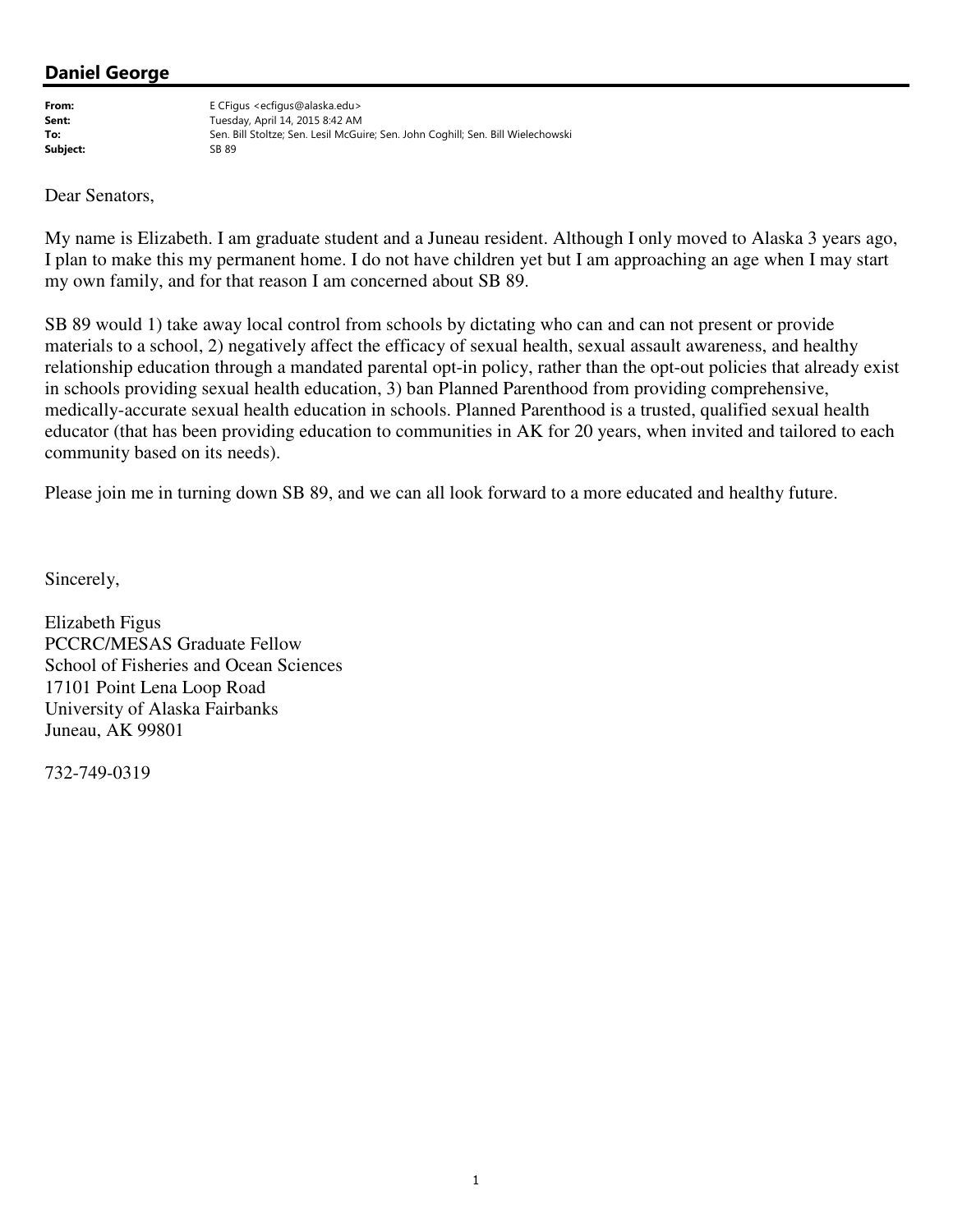From: Kirsten Stanton <okstanton@yahoo.com> **Sent:** Monday, April 13, 2015 8:23 PM To: Sen. Bill Stoltze Subject: Please oppose SB89/HB192

As a school nurse, I know first hand the critical importance of children having appropriate sex education. I used to work at Crossroads High School, a fantastic alternative high school specifically for pregnant and nursing high school girls. I could not believe the lack of solid human sexuality knowledge most of these teens demonstrated. Many of the girls, refugees from foreign countries, are the victims of domestic violence, culturally (by their homeland) acceptable child sex trafficking in which young adolescent girls are sold into what I can only call "acceptable slavery," which is then perpetuated by their need to care for unplanned babies.

These children -- yes, CHILDREN! -- are woefully unprepared to become parents. Often the responsible boy leaves the pregnant girl. Early unwanted pregnancy basically is a one-way ticket to poverty and another family needing a great deal of social services. Entitlements. Yeah, that nasty stuff everyone wants to go away.

And this is not just about contraception. It's about sexually transmitted infections: STI's. It is about reproductive health. It is about maintaining the health of the sexual/reproductive organs of both boys and girls. It is about sexual abuse. It is about children who are reaching a peak of sexual exploration. They should know about their bodies and how to keep themselves healthy and safe!

I do not understand is why our nation keeps moving backwards, and this is just another example of that problem. Please do NOT approve this legislation. It is another whack at women's autonomy in planning their own futures!

Kirsten Stanton Anchorage, AK 99515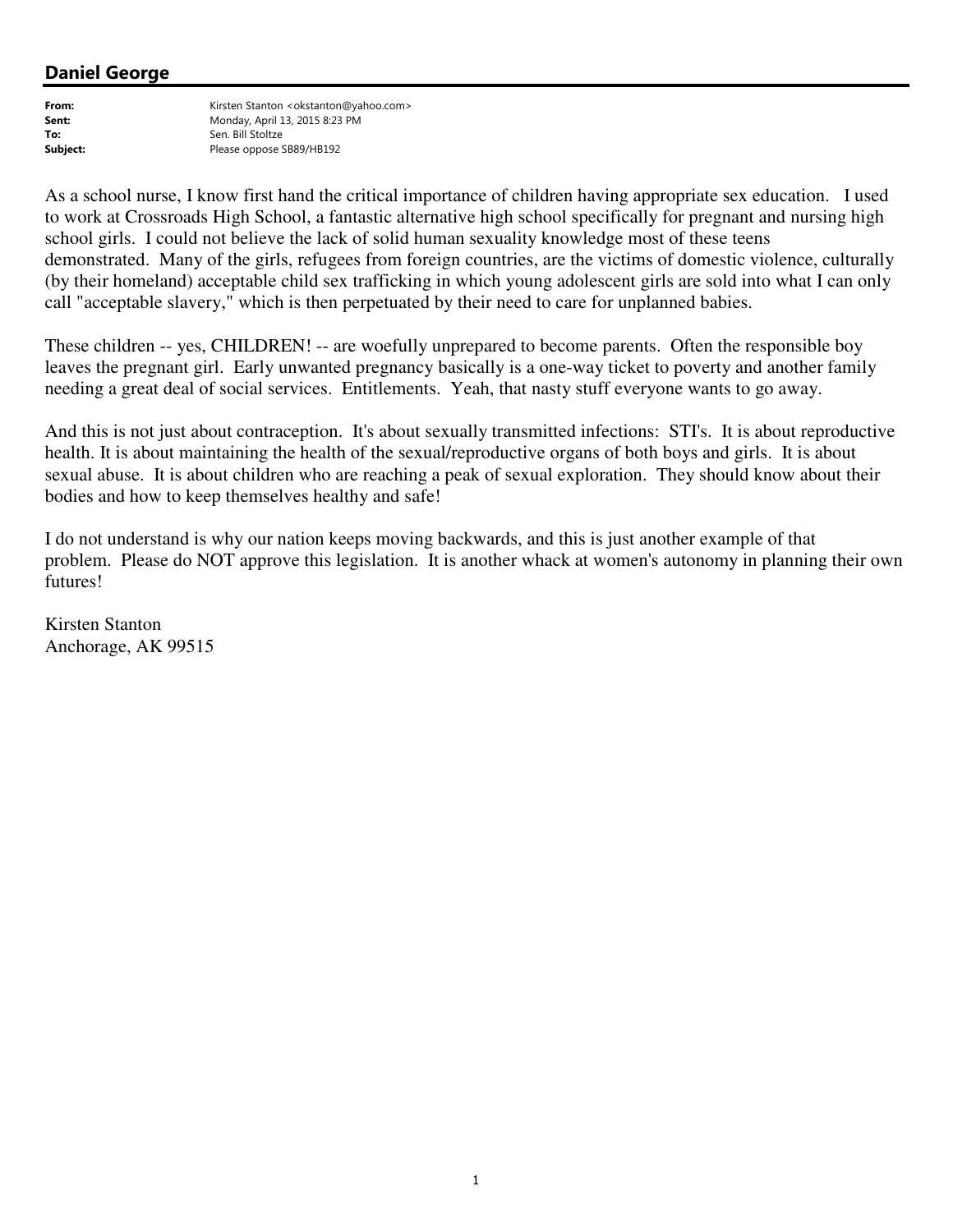From: Robin Boysen <rboysen@gci.net><br>
Fuesday, April 14, 2015 10:18 AM Tuesday, April 14, 2015 10:18 AM To: Sen. Bill Stoltze Controller Sen. Nia Costell Stoltze Sen. Mia Costell Stoltze Sen. Mia Costello Subject: Senate Bill 89

Re: Senate Bill 89

Dear Senator Stoltze,

I am a mother, a former high school teacher in both Fairbanks and Anchorage, and have worked in the Public Assistance office in Soldotna. There is no doubt that good education regarding sexual health is a priority for the well being of our society.

Planned Parenthood has been providing this for over twenty years in Alaska and should not be prevented from continuing this very important service.

I personally consider the current attack on all aspects of health care related to pregnancy an attack on women.

Sincerely,

Robin Boysen 5138 Strawberry Rd Anchorage AK 99502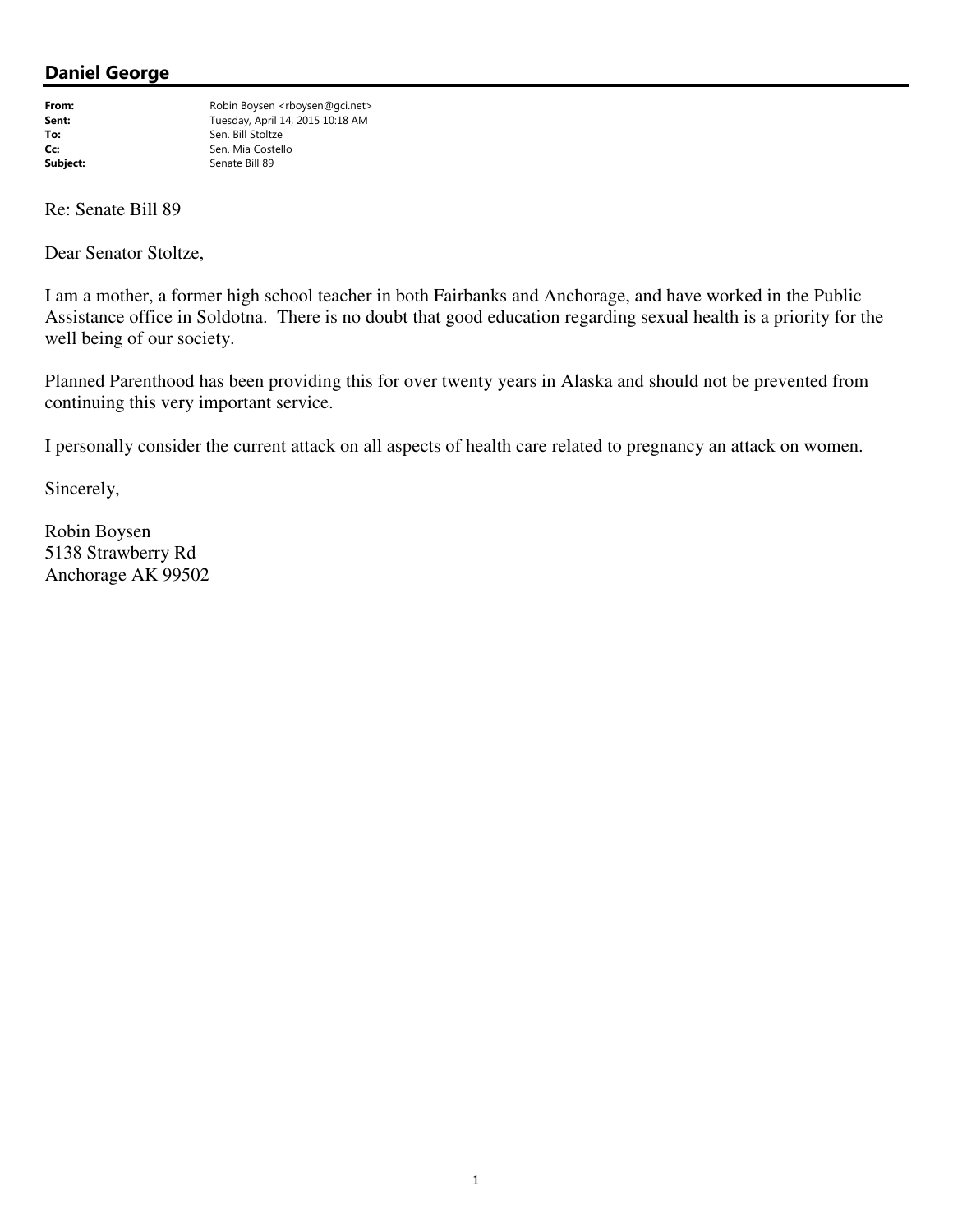From: samantha savage <sam-savage@hotmail.com> **Sent:** Monday, April 13, 2015 10:20 PM To: Sen. Bill Stoltze; Sen. Lesil McGuire; Sen. John Coghill; Sen. Bill Wielechowski Subject: Subject: SB 89 Written Testimony

Thank you for taking the time to read my written testimony in opposition to SB 89.

My name is Samantha Savage. Alaska has been my home for the last 15 years, and I am a senior at the University of Alaska Fairbanks. I have been an active volunteer for Planned Parenthood for about two years now, in my time talking to people in my community, it has become increasingly clear how important sexual education is to not just Fairbanks, but to the State of Alaska as a whole.

SB 89 is a dangerous bill for several reasons:

It would negatively affect the efficacy of sexual health, sexual assault awareness, and healthy relationship education through a mandated parental opt-in policy, rather than the opt-out policies that already exist in schools providing sexual health education.

It would also ban a trusted, qualified sexual health educator (that has been providing education to communities in AK for 20 years, when invited and tailored to each community based on its needs) from providing comprehensive, medically-accurate sexual health education from schools.

By changing the way we teach sex ed in schools we stand to harm Alaska's children by not arming them with the knowledge they need to make healthy decisions. Alaska not only has some of the highest STI rates in the country, but we 59 out of every 100 women in Alaska has experienced intimate partner violence and/or sexual violence. We owe it to our state's future to do everything we can to help protect them.

Thank you,

Samantha Savage 1443 Gordy Way North Pole, AK 99705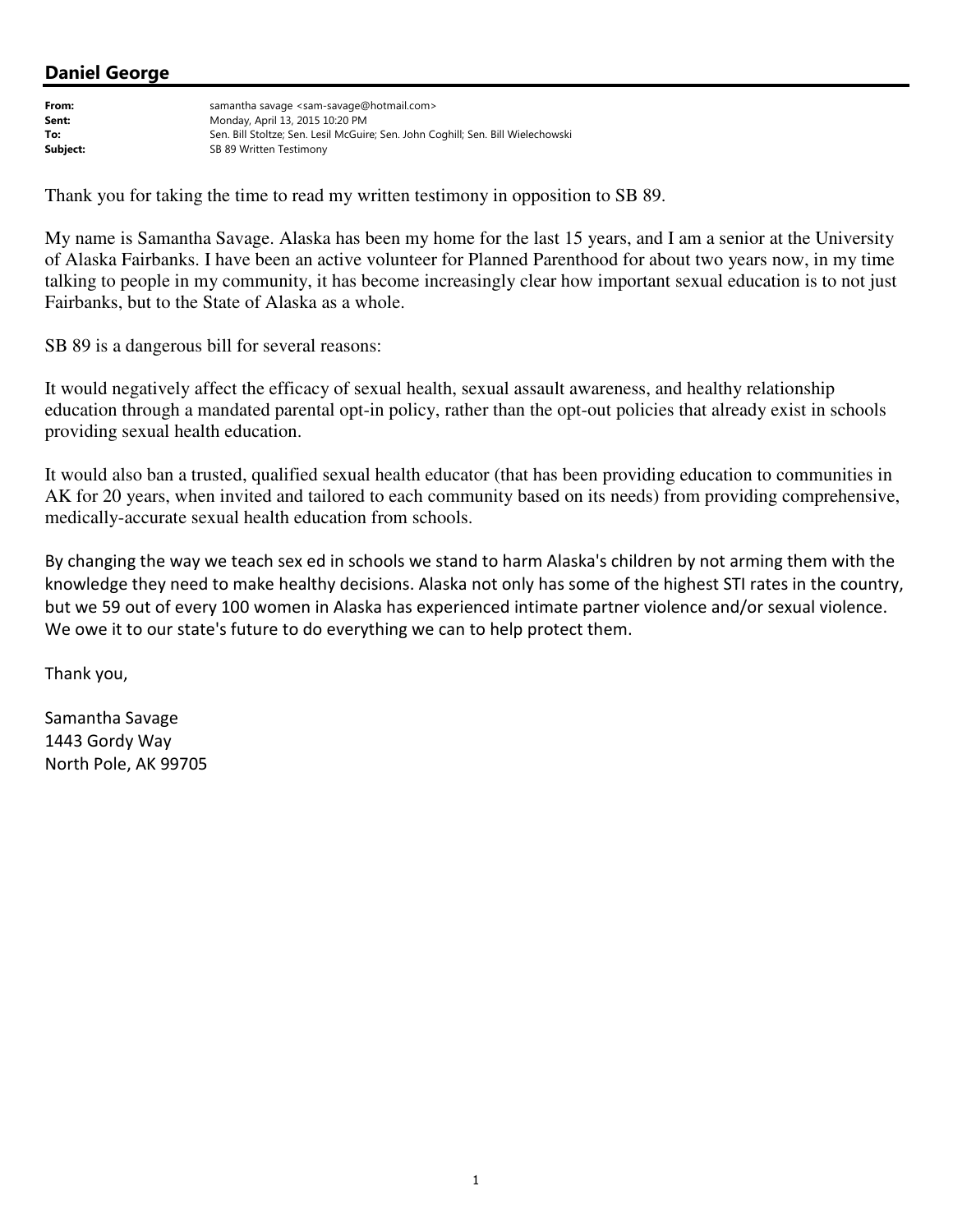From: sara kozup <skozup@gmail.com> Sent: Monday, April 13, 2015 11:16 PM To: Sen. Peter Micciche; Sen. Bert Stedman; Sen. Gary Stevens; Sen. Bill Stoltze; Sen. Mia Costello; Sen. Click Bishop<br>Subject: SB 89 Wrong! SB 89 Wrong!

SB 89 creates unnecessary bureaucracy for parents, students, teachers, and administrators. It endangers important federal funding for our school systems.

Parents already have the right ask questions, voice concerns, and remove their children from the classroom if they feel the curriculum is not in their best interest.

We are a state with epidemic levels of sexual violence and sexually transmitted infections. We need a diverse array of partners to create a healthy Alaskan future- including Planned Parenthood.

You are playing political games with our school system and adding administrative overhead to solve a problem where none exists.

Alaskan parents are watching these games you are playing with our children's health and future.

Sara Kozup 2208 Roosevelt Dr. #1 Anchorage, AK 99517 907-744-0741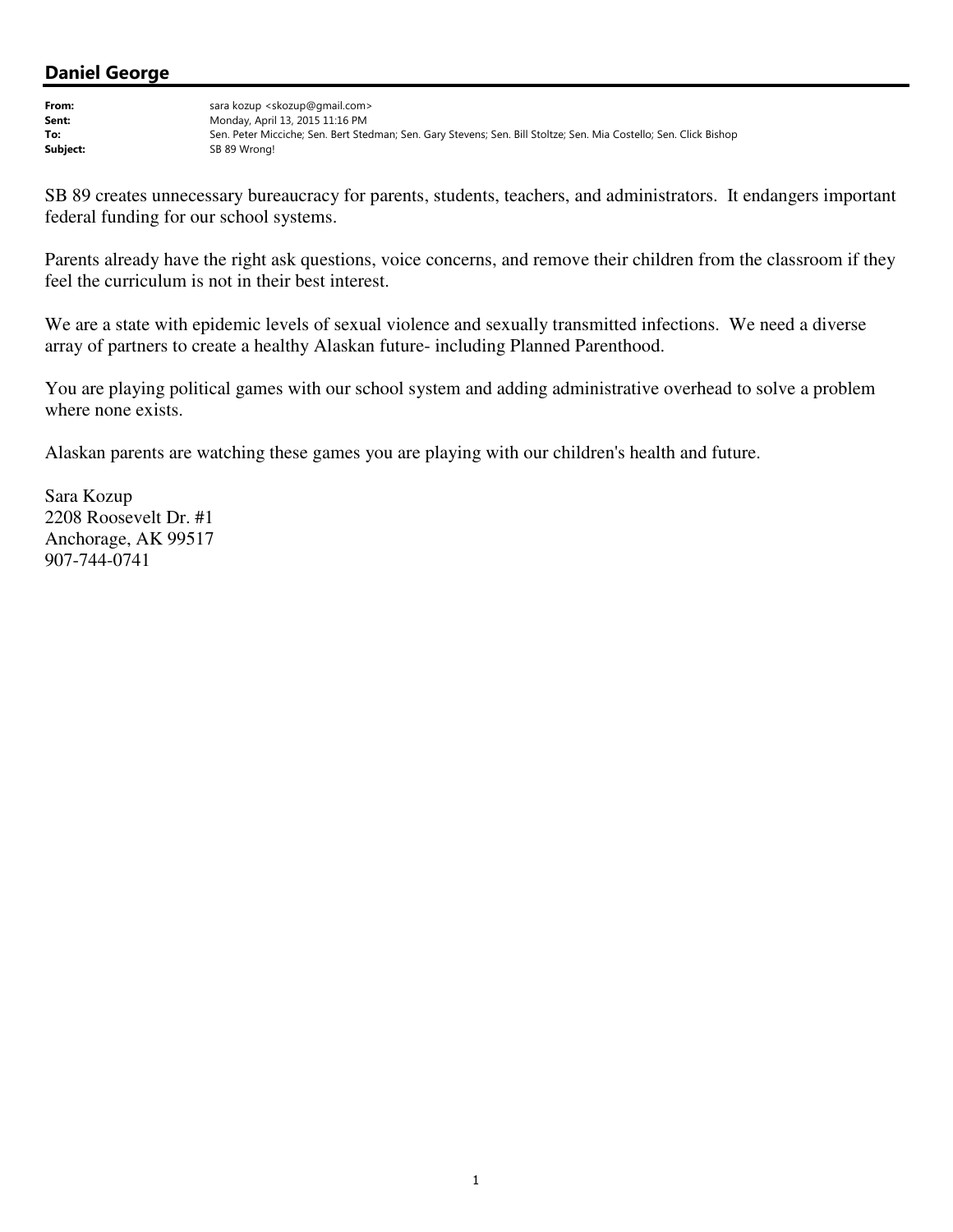Dear Chairman Stoltze and Senate State Affairs Committee Members:

I am a 53 year resident of Alaska, wife and mother of 3 children, all of which are recent graduates from the Anchorage School District. I've been involved in advocacy for children in various ways—I've been a CASA as a voice for abused and neglected children, a PTA leader for an elementary and middle school, coached a girls high school sports team and I currently run support groups for domestic violence victims facing custody challenges by theirs and their children's abusers. I am writing to urge that you oppose SB 89, legislation that would jeopardize public schools federal education funding, place undue burdens on our educational system, and make it harder for Alaska youth to access the comprehensive sexual health education they need.

During my children's time in public schools, I took an active role in reviewing course materials involving reproductive health and sex education. There were times when I was concerned about presenters being invited into my children's classrooms. Those presenters I had hesitation about were NOT from Planned Parenthood. The presenters I was most concerned with had a history of providing religiously-biased, medically inaccurate and shame-based programs. I contacted the teachers in advance of the presentations, and expressed my concerns. In one of the first instances in a middle school scenario, the teacher indicated that if shaming, religion and inaccurate information was presented that he would stop the discussion or correct it with his students. In a later instance, the high school students turned the tables on the presenter by challenging their numerous inaccuracies, calling out their bias and asking their teacher to never ask that presenter back again. My point is that although I had parental concerns, I was not afraid of my children receiving differing points of view, sorting through what was opinion versus fact and I had full confidence their teachers would correct any glaring inaccuracies. Had I felt this would not have happened, I was informed of my right as a parent to opt out of these presentations. I chose not to exercise that right because I have raised my children to value facts and science and not be governed by fears based on ignorance. They are lucky children in that they know they can talk to me about anything. Not all kids are as fortunate.

I can assure you that our children need more, not less access to comprehensive sex education. I was appalled at the number of my teen's peers who were dealing with circumstances they could not or would not go to their parents about. Worse were the numbers of teens dealing with unintended pregnancies. One girl, pregnant with twins, drank heavily in hopes of miscarriage. Another nearly died from hemorrhaging in advanced pregnancy, having successfully hidden her pregnancy from friends and parents alike until the bleeding hospitalized her. One girl became pregnant by her step-brother and subsequently dropped out of school. Several girls had children while in high school and others had abortions. A grade-school child only came forward about an uncle's sexual abuse of her after hearing a presentation from STAR. Accurate information about their bodies, healthy relationships and their reproductive health could have helped every single one of these children earlier rather than later.

Stigmatizing Planned Parenthood as "an abortion industry" is politicized rhetoric that does Alaska's children no good whatsoever. Less than 3% of Planned Parenthood's activities involve abortion. I listened to all the hearings since